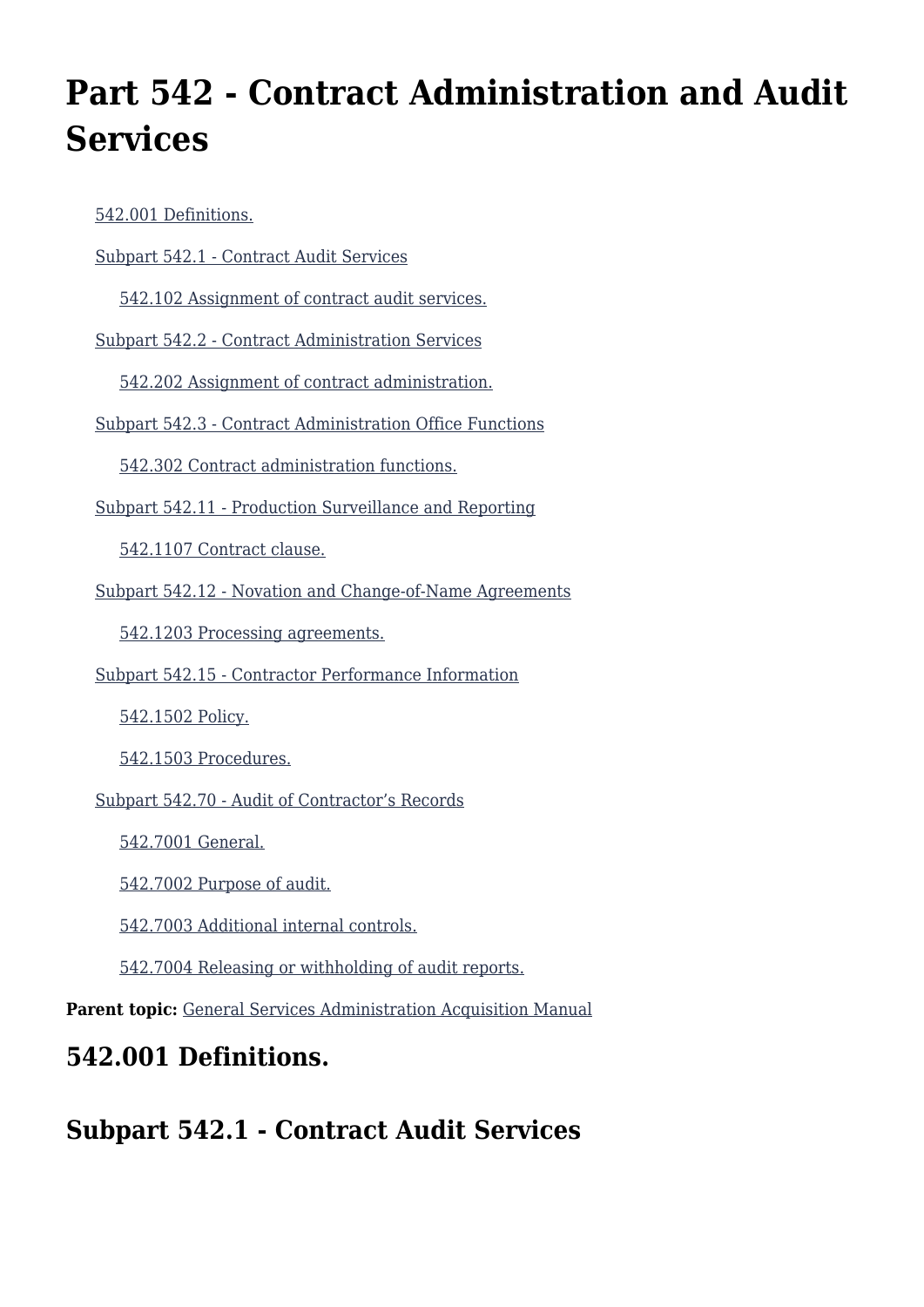#### **542.102 Assignment of contract audit services.**

 (a) The contracting officer shall request all audit services through the Assistant Inspector General for Auditing or the Regional Inspector General for Auditing, as appropriate.

 (b) The contracting officer must follow the procedures set out in GSA Order, Audit Resolution and Follow-Up System (ADM P 2030.2C), for handling contract audit reports.

# **Subpart 542.2 - Contract Administration Services**

#### **542.202 Assignment of contract administration.**

 (a) Assignment of contract administration is the process whereby identified functions, duties, or responsibilities related to the administration of contracts are assigned to either a contract administration office (CAO) or an administrative contracting officer (ACO) within a contracting office.

 (b) Each contracting director must establish procedures that ensure that qualified personnel perform contract administration activities in an effective manner. Usually, the PCO or the ACO in the contracting office performs these activities (but see paragraphs (c) – (d) of this section).

 (c) If it is more efficient, management may establish a separate CAO. Consider each of the following:

(1) The nature and complexity of the contract.

 (2) The need to perform contract administration at or near the contractor's facility or the place of performance.

(3) The availability of resources.

 (d) The contracting officer may designate one or more representatives to perform specified functions such as quality assurance, production, price analysis, finance and various engineering and technical specialties. The contracting officer's representatives (CORs) may not enter into or modify a contract or otherwise perform functions reserved for a contracting officer (except see [543.202](https://www.acquisition.gov/gsam/part-543#GSAM_543_202) for construction contracts).

 (e) If the contracting officer delegates contract administration to an ACO or designates a contracting officer's technical representative (COTR) or contracting officer's representative (COR), then provide the contractor with the name of the ACO and any representative and identify the functions each is authorized to perform.

 (f) The contracting officer may provide or make available to the ACO a complete copy of the contract file. The contracting officer may provide each COR and COTR with the contract file information they need to perform their duties

 (g) The contracting officer may delegate to an ACO functions other than those listed in FAR 42.302 and [542.302 Contract administration functions.](#page--1-0) after obtaining approval from the Senior Procurement Executive. The contracting officer may submit requests through the HCA. If approved,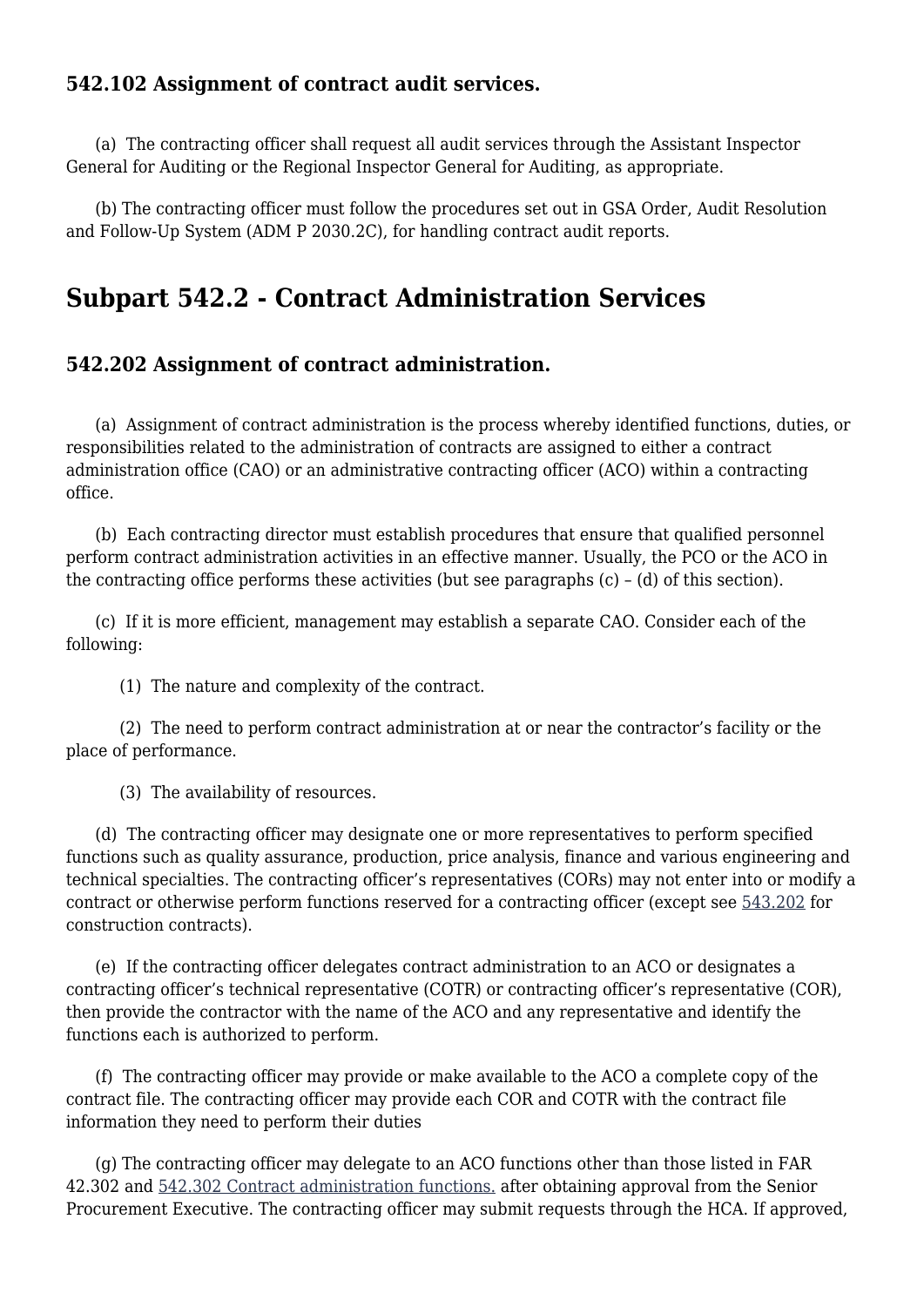### **Subpart 542.3 - Contract Administration Office Functions**

#### **542.302 Contract administration functions.**

 (a)Assignment of contract administration office functions is the process whereby identified functions, duties, or responsibilities related to the administration of contracts are assigned to a contract administration office (CAO) or an administrative contracting officer (ACO) within a contracting office.

 (b)Usually, the CO or the ACO in the contracting office performs these activities (but see paragraphs (c) - (g) of this section).

 (c)If it is more efficient, management may establish a separate CAO. Consider each of the following:

(1)The nature and complexity of the contract.

 (2)The need to perform contract administration at or near the contractor's facility or the place of performance.

(3)The availability of resources.

 (d)The contracting officer may designate one or more representatives to perform specified functions such as quality assurance, production, price analysis, finance and various engineering and technical specialties. The contracting officer's representative (COR or COTR) may not enter into or modify a contract or otherwise perform functions reserved for a contracting officer (except see [543.202](https://www.acquisition.gov/gsam/part-543#GSAM_543_202)). However, the authority to issue in-scope change orders not exceeding \$25,000 may be delegated to a COTR assigned to construction contracts. See [543.202](https://www.acquisition.gov/gsam/part-543#GSAM_543_202) and [501.603-2](https://www.acquisition.gov/gsam/part-501#GSAM_501_603_2)(d).

 (e)If the contracting officer delegates contract administration to an ACO or designates a contracting officer's technical representative (COTR) or contracting officer's representative (COR), then the contracting officer must provide the contractor with the name of the ACO and any representative and identify the functions each is authorized to perform.

 (f)The contracting officer shall provide or make available to the ACO a complete copy of the contract file and provide each COR and COTR with the contract file information needed to perform assigned duties.

 (g)ACO functions other than those listed in FAR 42.302 may be delegated if the Senior Procurement Executive approves. Such requests must be submitted through the HCA. If approved, follow FAR 42.202(c).

 (h)Credentials and Access Management. See section [504.1370 GSA Credentials and Access](https://www.acquisition.gov/gsam/part-504#GSAM_504_1370) [Management Procedures.](https://www.acquisition.gov/gsam/part-504#GSAM_504_1370) for credentials and access management contract administration requirements on contracts or orders including FAR clause at 52.204-9, Personal Identity Verification of Contractor Personnel and GSAR clause at [552.204-9](https://www.acquisition.gov/gsam/part-552#GSAM_552_204_9), Personal Identity Verification Requirements.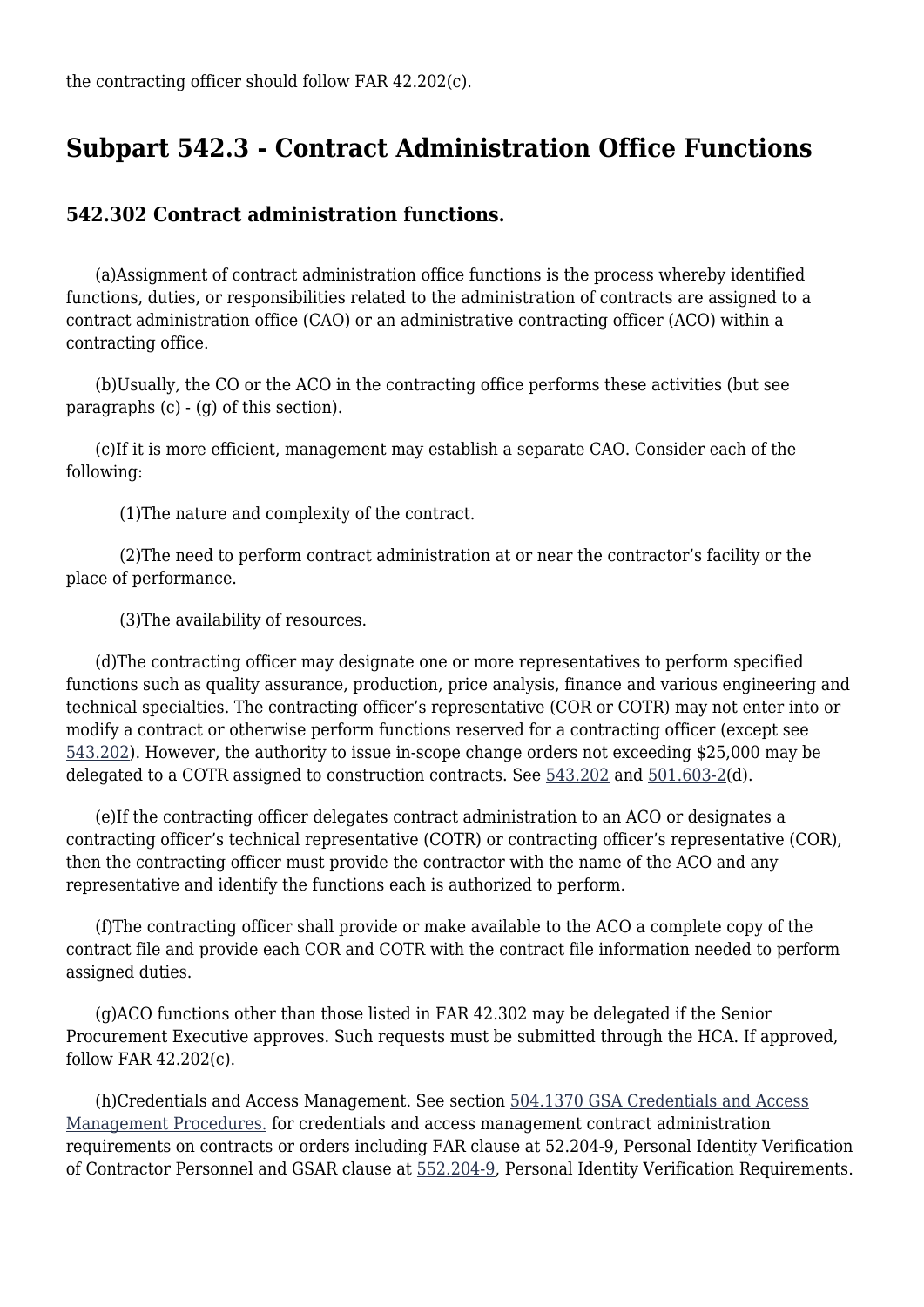# **Subpart 542.11 - Production Surveillance and Reporting**

#### **542.1107 Contract clause.**

Insert the clause at [552.242-70,](https://www.acquisition.gov/gsam/part-552#GSAM_552_242_70) Status Report of Orders and Shipments, in solicitations and contracts when a requirements or indefinite quantity and requirements contract for Stock or Special Order Program itemsis contemplated. The clause may be used in indefinite-delivery definite-quantity contracts for Stock or Special Order Program items when close monitoring is necessary because numerous shipments are involved.

### **Subpart 542.12 - Novation and Change-of-Name Agreements**

#### **542.1203 Processing agreements.**

Contracting officers should process agreements as soon as a complete package has been received from the contractor. If the proposed successor is a large business and the contract was originally awarded under a small business set-aside, the contracting officer shall—

(a) Notify and solicit comments from the SBTA (see FAR 42.1203(b) and (c)); and

(b) Not recognize the proposed successor if—

 (1) The conclusion is that the transaction is intended to circumvent the requirements and objectives of the small business program; or

 (2) If a MAS contract is involved and other MAS small business contracts exist for the same special item number(s); and

 (c) Cancel the set-aside items if a MAS contract is involved and the contract has both set-aside and non-set-aside special item numbers, then process the novation request for the non-set-aside items.

# **Subpart 542.15 - Contractor Performance Information**

#### **542.1502 Policy.**

*FAR Deviation.* Past performance evaluations for regulated utility contracts and orders procured on a non-competitive basis in accordance with FAR Part 41 shall not be entered into CPARS. Performance issues shall be reported directly to the applicable independent regulatory bodies as described in [FAR 41.103\(](https://www.acquisition.gov/far/41.103)a)(1).

#### **542.1503 Procedures.**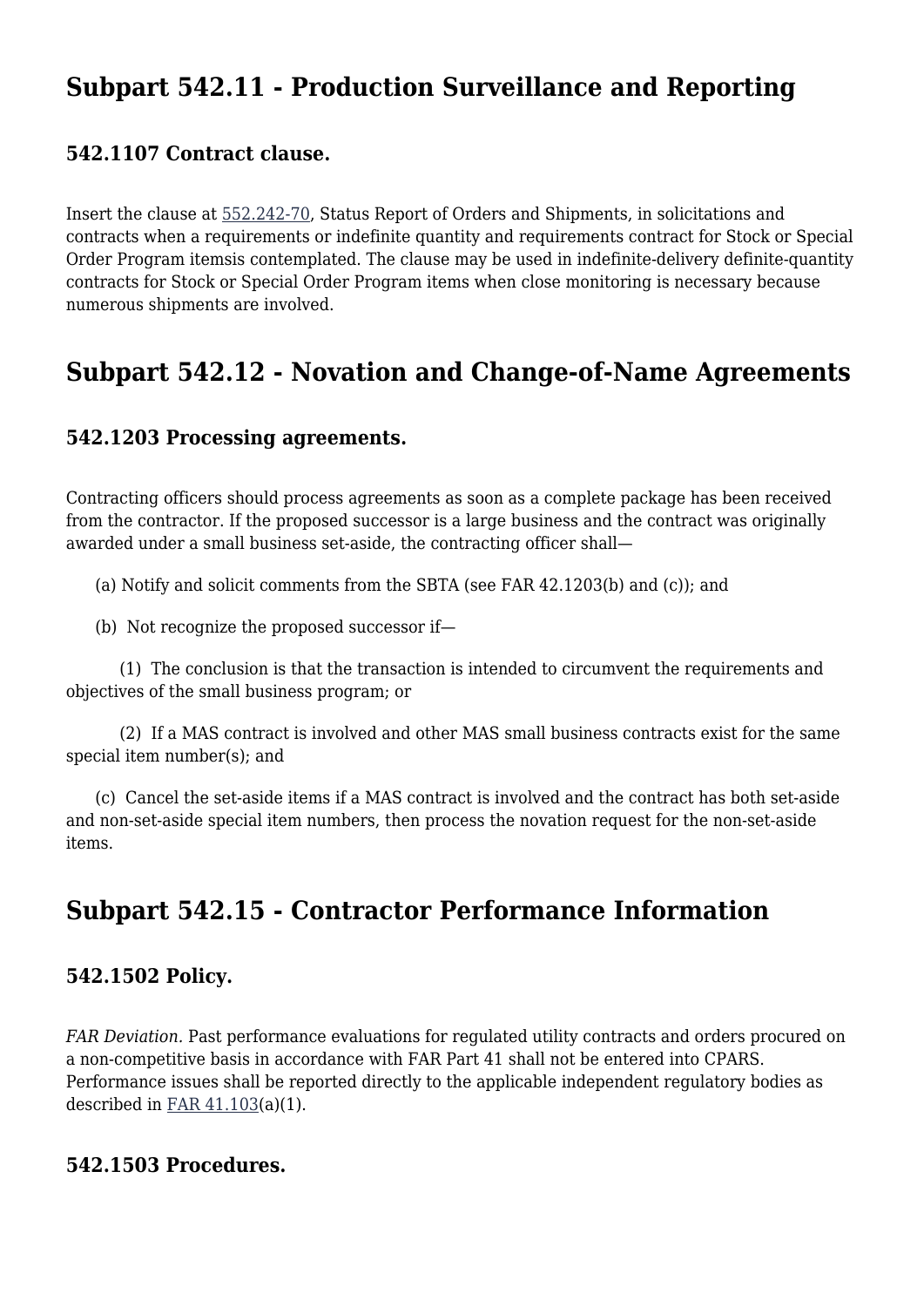#### (a) *Heads of Services*.

(1) Consistent with FAR 42.1500 and this Subpart, the Head of each Service must take all the following actions:

 (i) Establish mechanisms for systematically collecting and maintaining positive and negative information on contractor performance.

(ii) Identify pertinent performance data elements for collection.

 (iii) Ensure that contractor performance information is readily available to contracting officials and other individuals with procurement-related responsibilities.

 (iv) Clearly identify the officials responsible for collecting, disseminating, and applying this information in the acquisition process.

(2) The system for collecting contractor performance data should include, as appropriate:

 (i) Timeliness of delivery or performance (for example: Adherence to contract delivery schedules; resolution of delays, number of "show cause" letters and "cure notices" issued, number of delinquent deliveries, number of contract extensions resulting from contractor-caused delays, and/or timely submission or performance or required tests).

 (ii) Conformance of product or service to contract requirements (for example: Quality of workmanship, reliability, adequacy of correction of defects, number of safety defects, number of product rejections, results of laboratory tests, number and extent of warranty problems).

 (iii) Customer comments (for example: Number and quality of positive comments, number and nature of complaints, and adequacy of resolving customer complaints).

(iv) Terminations for default.

 (v) On-the-job safety performance record, including the number of lost or restricted workdays due to occupational injuries in comparison to the national average.

(vi) Adequacy of contractor's quality assurance system.

 (vii) Compliance with other key contract provisions (forexample: Subcontracting program, labor standards, safety standards, and reporting requirements).

(viii) Exhibiting customer-oriented behavior.

(ix) Other performance elements identified by the Service.

 (b) *Senior Procurement Executive*. The Senior Procurement Executive is responsible for ensuring the evaluation of each Service's system for collecting and applying contract performance information for compliance with the FAR and GSAM.

 (c) *Contracting directors*. The contracting director shall review and consider any disagreement between GSA and the contractor regarding GSA's evaluation of the contractor. Based on the review, the contracting director makes the final determination on the performance evaluation.

(d) *Contracting officers .*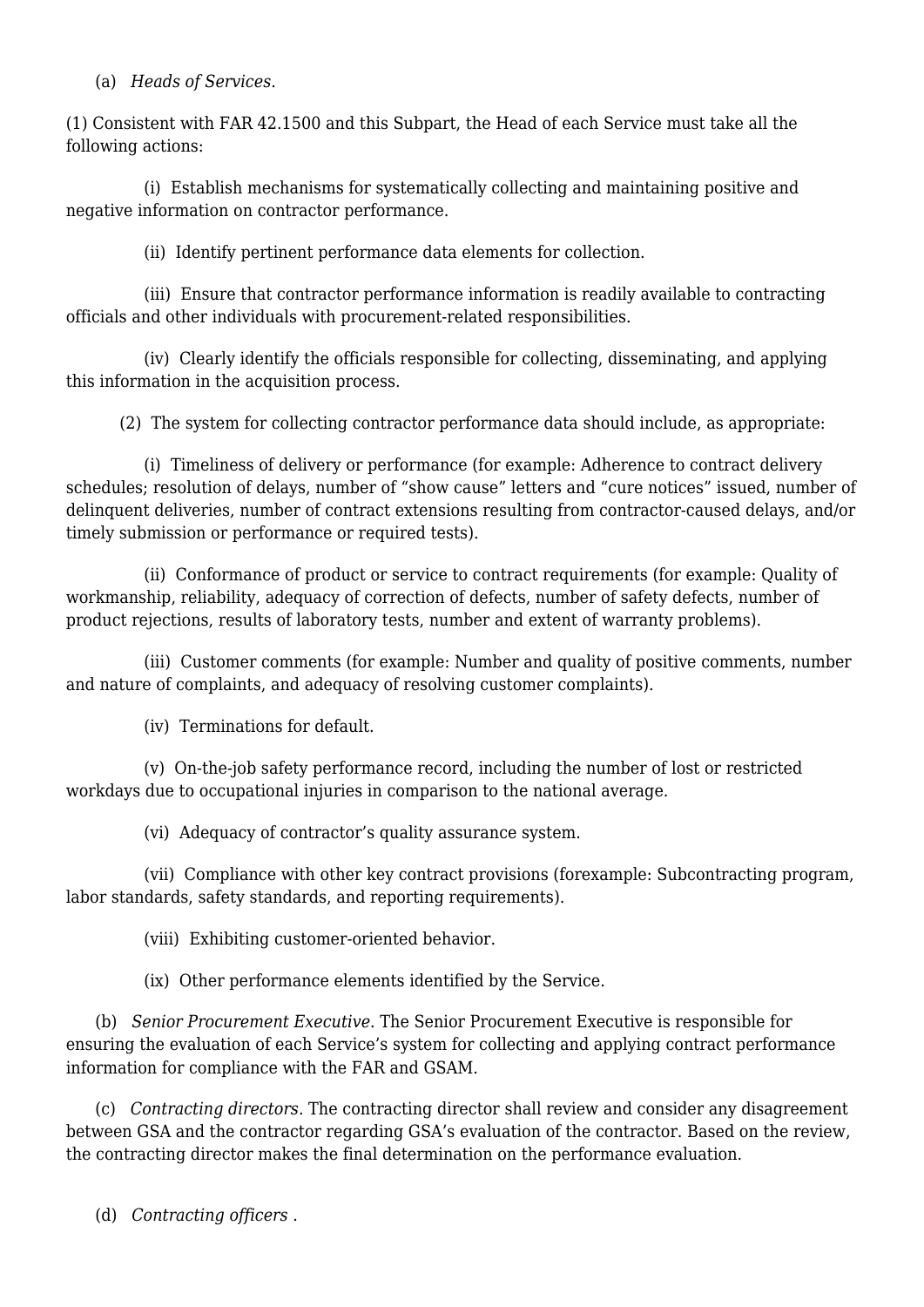(1) The contracting officer shall promptly provide a copy of the contracting director's final determination to the contractor.

 (2) When responding to another department or agency request for past performance information, the contracting officer shall include a copy of any related contractor comments and contracting director's final determination.

# **Subpart 542.70 - Audit of Contractor's Records**

#### **542.7001 General.**

The OIG Office of Audits audits a contractor's records if required by law, regulation, or sound business judgment. These audits include periodic or special request audits necessary to determine a contractor's financial condition, adequacy of its accounting system, and integrity and reliability. The contracting officer should coordinate with technical specialists, finance and audit personnel to achieve the maximum benefits from these audits.

#### **542.7002 Purpose of audit.**

The contracting officer may obtain from audits advice or recommendations on the:

 (a) Propriety of amounts paid, or to be paid, by GSA to a contractor when such amounts are based on a cost or time determination or on variable features related to the results of the contractor's operations.

 (b) Adequacy of a contractor's measures to safeguard Government property in its custody or under its control.

 (c) Contractor's compliance with contractual obligations concerning progress payments, advance payments, guaranteed loans, cash return provisions, and price adjustments.

(d) Reasonableness of a contractor's termination settlement proposals.

#### **542.7003 Additional internal controls.**

 (a) The contracting officer should not rely solely on contractual audit rights. The contracting officer should establish internal controls or procedures for any flexible or variable features of these contracts:

- (1) Cost-reimbursement.
- (2) Time-and-materials or labor-hour.
- (3) Requirements or indefinite-quantity.

 For example, for a time-and-materials or labor-hour contract performed at a Government facility or elsewhere, the contracting officer should provide for the review of time records. The contracting